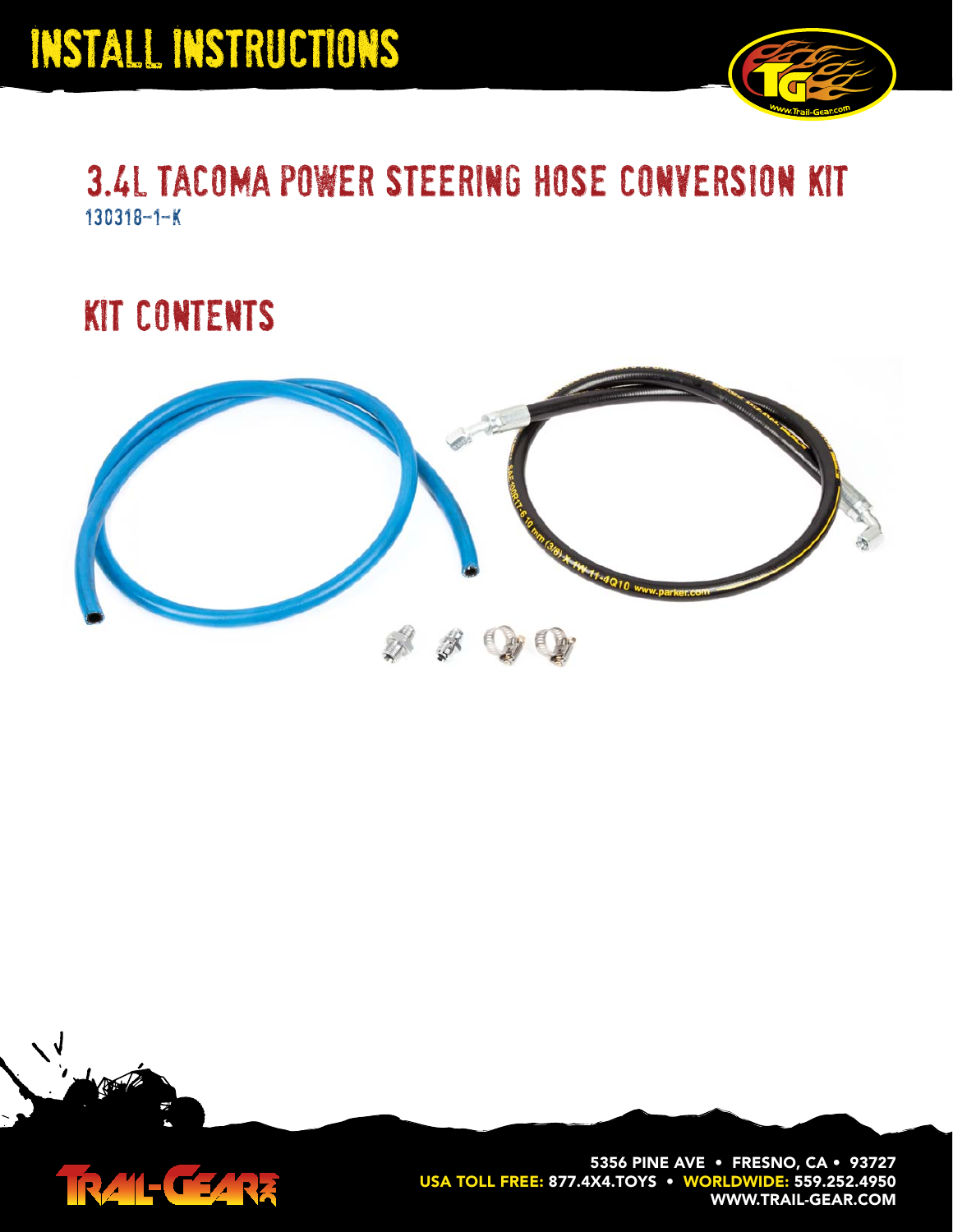

# recommended tools

**Pliers** Flathead screwdriver 3/8" Drive Ratchet 12" Extension 2 Quarts Power Steering Fluid **Wrenches** 17mm 18mm 3/4"

**Sockets** 3/8" Drive 17mm

## caution

1. Read all instructions completely and carefully before you begin.

2. Check to make sure the kit is complete and that no parts are missing(refer to the Kit Contents List on the first page of these instructions). If anything is missing, please contact Trail-Gear at 559.252.4950.

3. Park vehicle on a clean, dry, flat, level surface and block the tires so the vehicle can not roll in either direction.

> **5356 PINE AVE • FRESNO, CA • 93727 USA TOLL FREE: 877.4X4.TOYS • WORLDWIDE: 559.252.4 WWW.TRAIL-GEAR.COM**